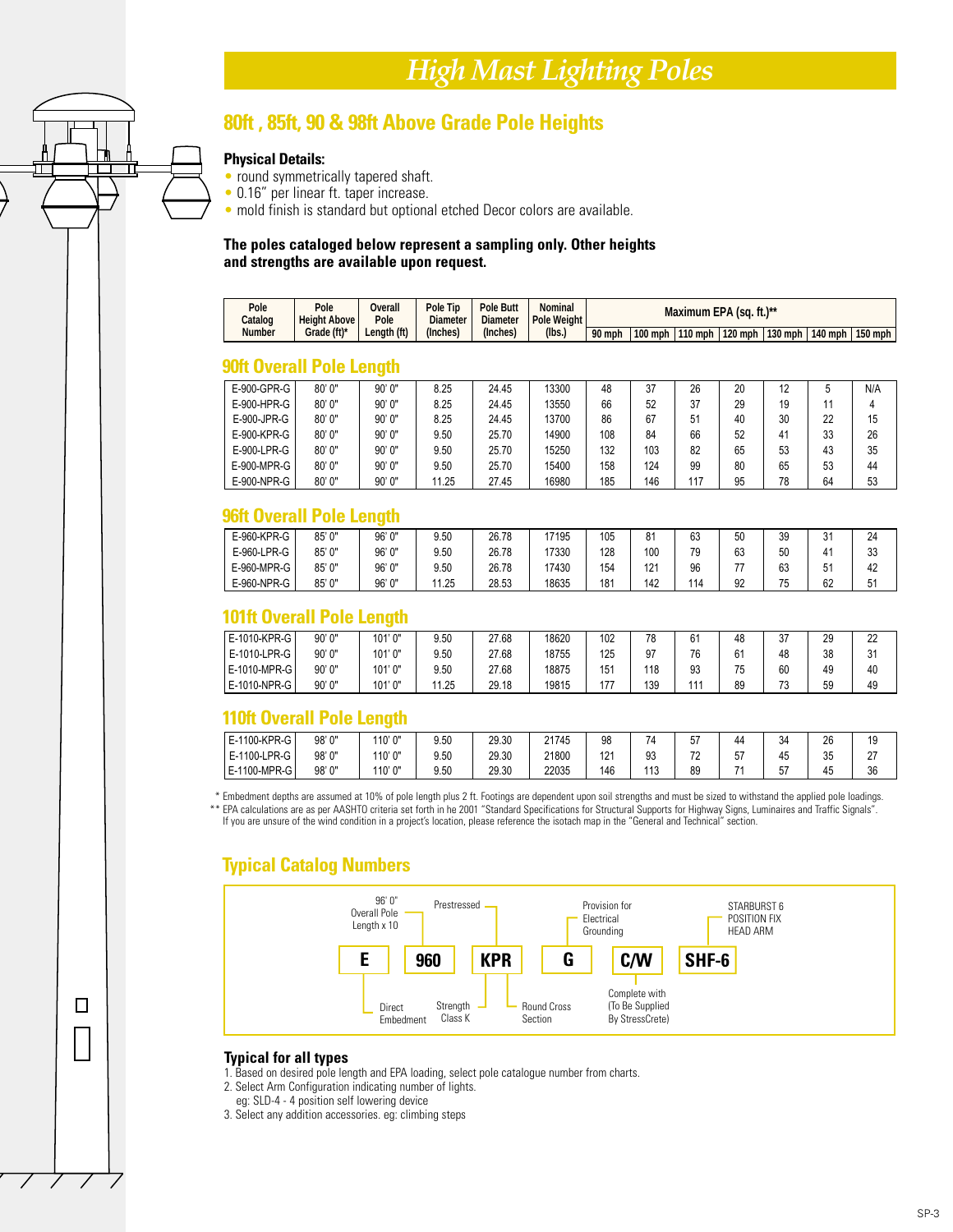# *High Mast Lighting Poles*

Spun concrete high mast lighting poles fill the need for better outdoor lighting created by the ever growing requirements of continuous operation of production facilities and security systems. By putting more luminaires up higher, fewer poles may be used, while still providing uniform illumination. Combining this with the advantages of spun concrete direct burial installation savings, long life and zero maintenance makes concrete the ideal choice.

StressCrete spun concrete poles are available for use with either a self lowering device, fixed head starburst arms or safety platforms.

### **Cat # SLD Self Lowering Device**

The combination of a concrete pole and lowering device lends itself to safe and easy maintenance of fixtures. When service work is required on the units, the head is lowered by cables to the ground, where maintenance work can be done safely and efficiently. Upon completion, the head is raised back into place and latched securely.



### **Cat # SFW Starburst Fixed Head**

A fixed head installation is by far the most economical system of high mast lighting. The starburst is an attractive hub/arm combination which radiates from the pole top in a similar manner to the self lowering system. In order to service, a crane with a man bucket is required. We strongly recommend this economical method so long as mobile crane access to each pole is available.



### **Cat # SPL Safety Platform**

This system is also a fixed head installation but unlike the starburst, climbing steps are needed on the pole as servicing is done at the top of the pole off a galvanized steel service platform similar to the type used in sports lighting. This system is economical while still allowing servicing to be carried out even on the most hard to reach poles.



It is advisable when ordering High Mast Lighting to contact your local representative or our sales office so all material can be coordinated and ordered properly.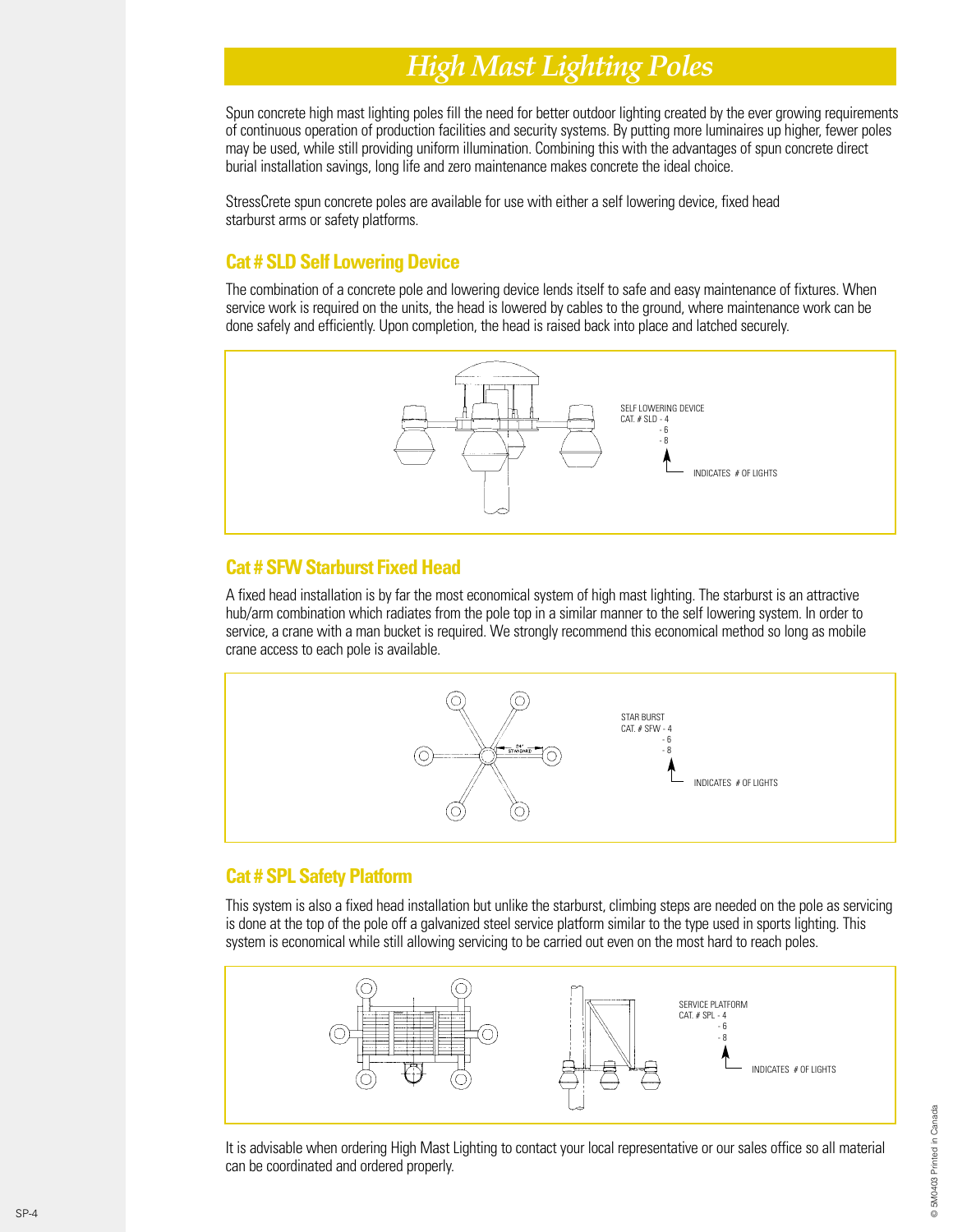# *Camera Surveillance Poles*

With the growing congestion on today's highways and the increasing violence in everyday life, camera surveillance of vehicular traffic, prisons, power plants and other sensitive installations is becoming more and more of a necessity.

Spun concrete poles are ideal for mounting most types of monitoring equipment. The mass and low deflection inherent in spun concrete minimizes any vibration which is critical to camera surveillance and other sensitive equipment. Its clean appearance and natural concrete color blends into the surroundings making it less noticeable. Of course our Decor colors are also available to fill any architectural requirement. Spun concrete poles supply all this plus, low initial cost, the installation savings of direct burial (baseplate poles are available), long life and zero maintenance. Spun concrete poles can readily be adapted to meet your every need.

Please contact us with your structural requirements. We will be happy to engineer a pole to meet your exact needs.

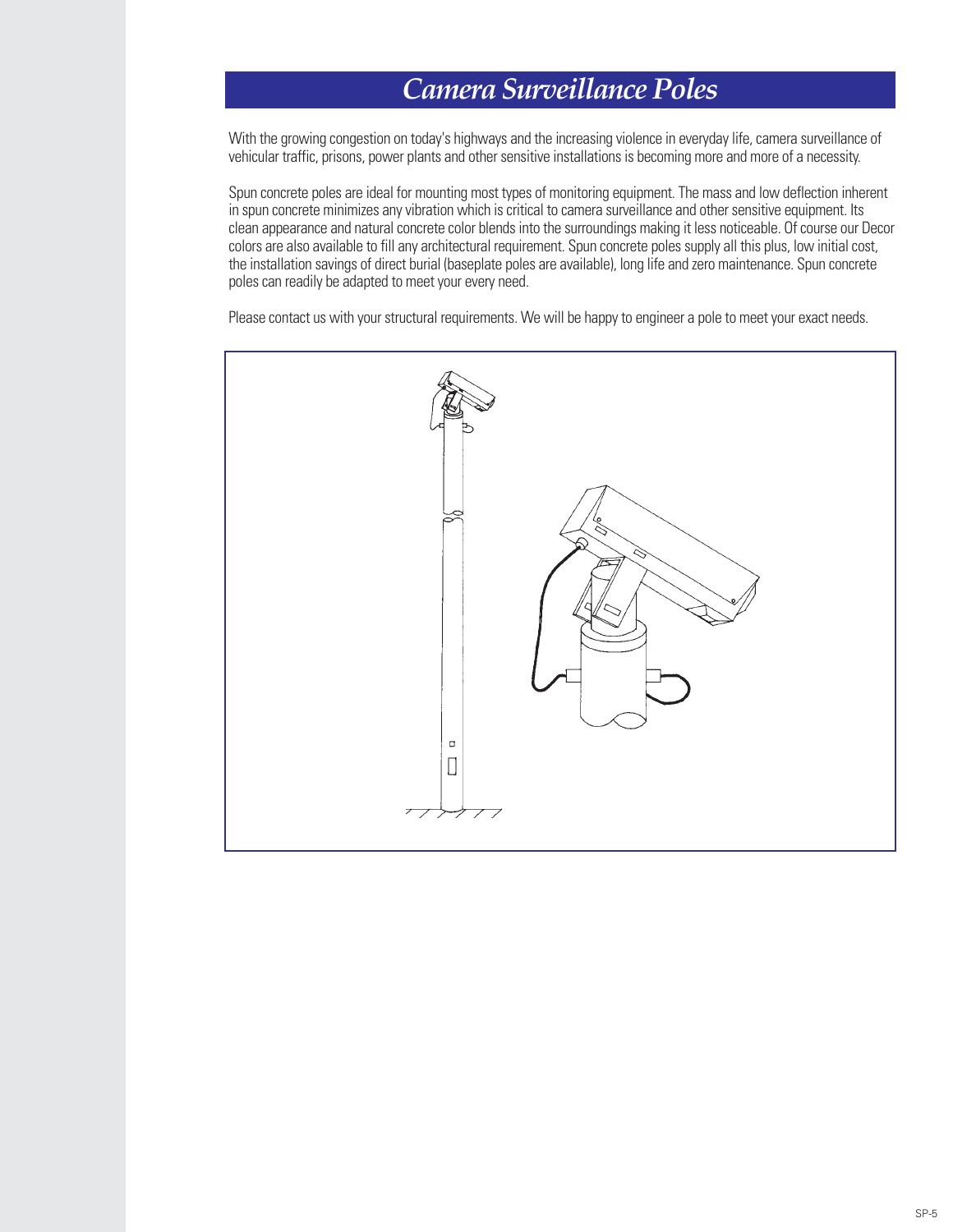### *Traction Poles*

Electrified Rapid Transit Systems (ERTS) are attracting more and more attention from Municipalities and Transit Authorities. As the cost of fuel rises and environmental concerns become more critical, ERTS offer an appealing and viable alternative to congested highways and smog.

The physical properties inherent in a spun concrete pole ensure its consideration for any type of overhead electrical system. Trains, street cars and trolley buses all require support systems with minimal deflection and maximum good looks. Spun concrete poles supply all this plus low initial cost, the installation savings of direct burial (baseplate poles are available), long life and zero maintenance. Spun concrete can readily be adapted to meet any specification whether single/double arms or catenary.

Please contact us with your structural requirements. We will be happy to engineer a pole to meet your exact needs.



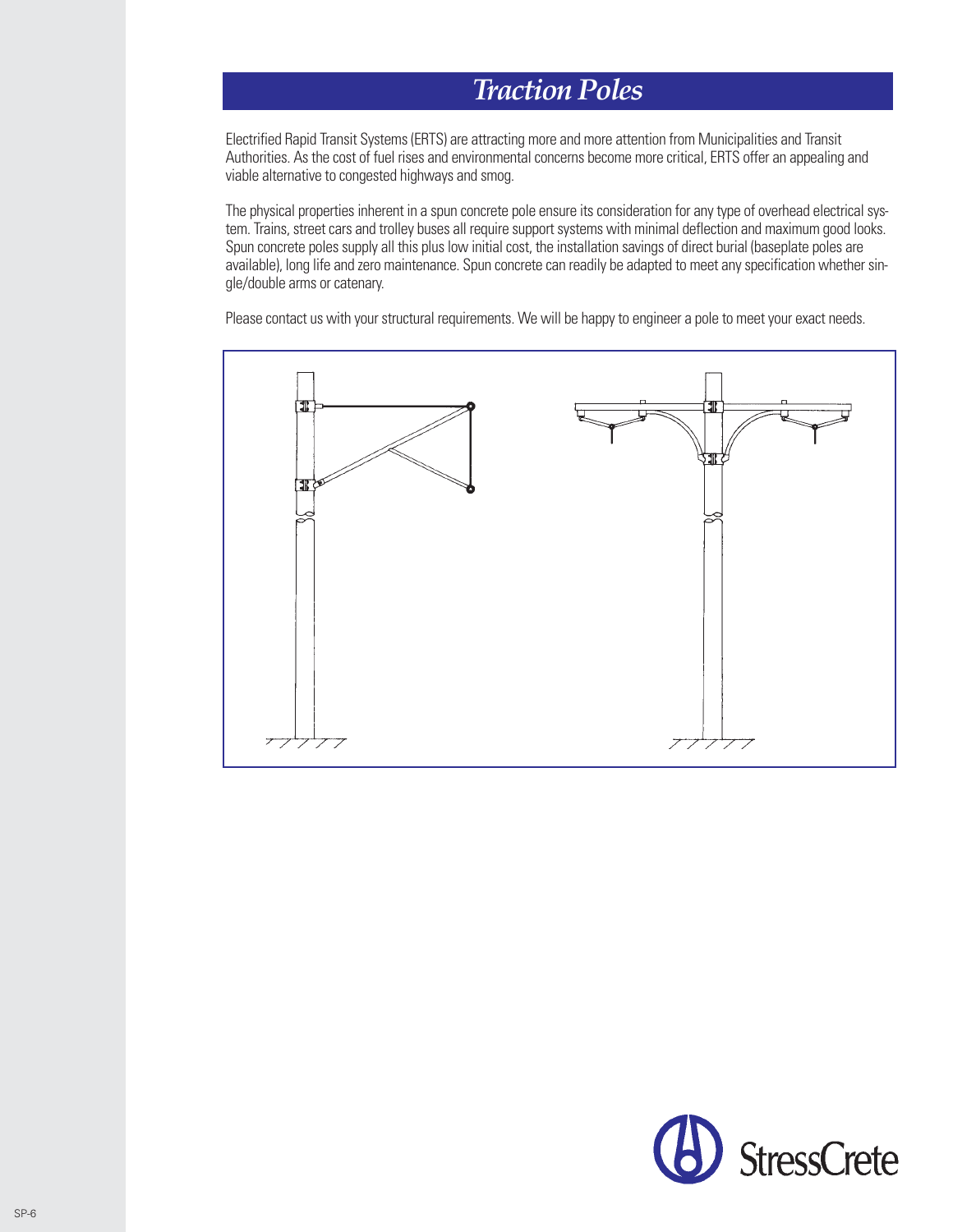# *Flag Poles*

Available in heights from 20' to 100' spun concrete poles are an ideal choice to hold your banner high. Whether our internal "antitheft" halyard system or the more conventional external halyard system is selected, the clanking of cables that is so annoying with metal poles will be no more.

Spun concrete with its clean lines and natural concrete color blends into the surroundings. It is also possible to make a real architectural statement by selecting one of our Decor colors. Combine all of this with spun concrete's low initial cost, the installation savings of direct burial (baseplate poles are available), long life, and zero maintenance and you must agree there is no better flag pole on the market.

#### **How to Order a StressCrete Flag Pole:**

- Specify FP indicating a StressCrete flag pole.
- Select desired height above ground in feet.
- If pole color other than gray mold finish is desired indicate Decor color catalogue number.
- Determine desired halyard system IH Internal or EH External.
- If EH External halyard is selected there is a choice of ball top color Copper (C) or Aluminum (A). Indicate choice as follows: eg. EH-C (copper colored ball top).
- For the external halyard, a cleat cover box may be selected by following EH-C with CCB eg. EH-C-CCB. If not specified it will be supplied with cleat only.

### **Typical Catalogue Numbers**



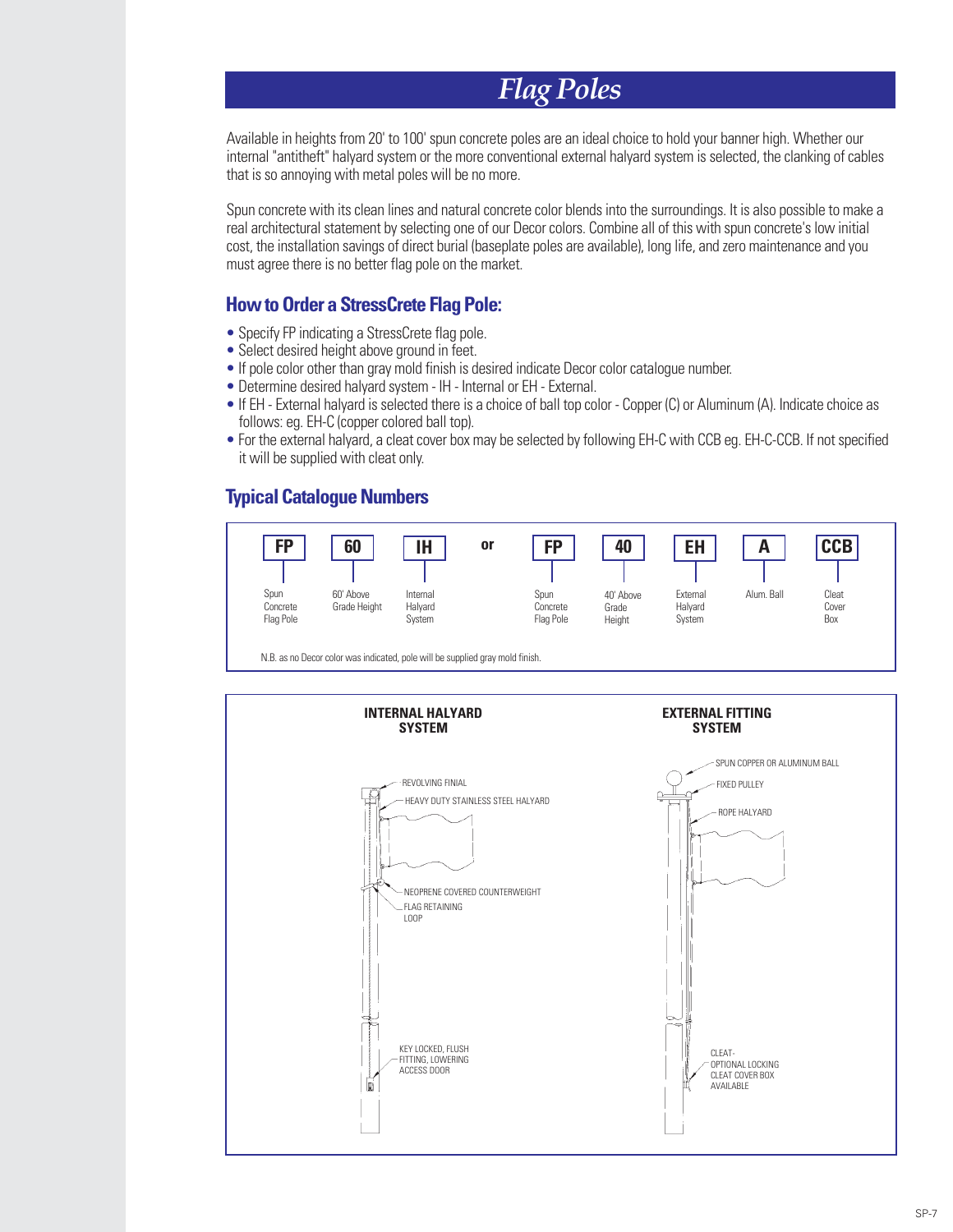# *Sign & Traffic Signal Poles*

Spun concrete poles are ideal for carrying traffic signals and signs where large imbalanced loads are required and guys impractical. Concrete poles may be designed for almost any required load.

Whether a strain or mast arm pole is selected, a properly designed concrete pole allows for great versatility. It's clean appearance and natural concrete color blends into the surroundings. Of course our Decor colors are available to fill any architectural requirement. Spun concrete poles supply all this plus, low initial cost, the installation savings of direct burial, long life and zero maintenance. Spun concrete poles can be readily adapted to meet your every need.

Please contact us with your structural requirements. We will be happy to engineer a product to meet your exact needs.



#### **Typical Strain Pole Installation for Traffic Signals**